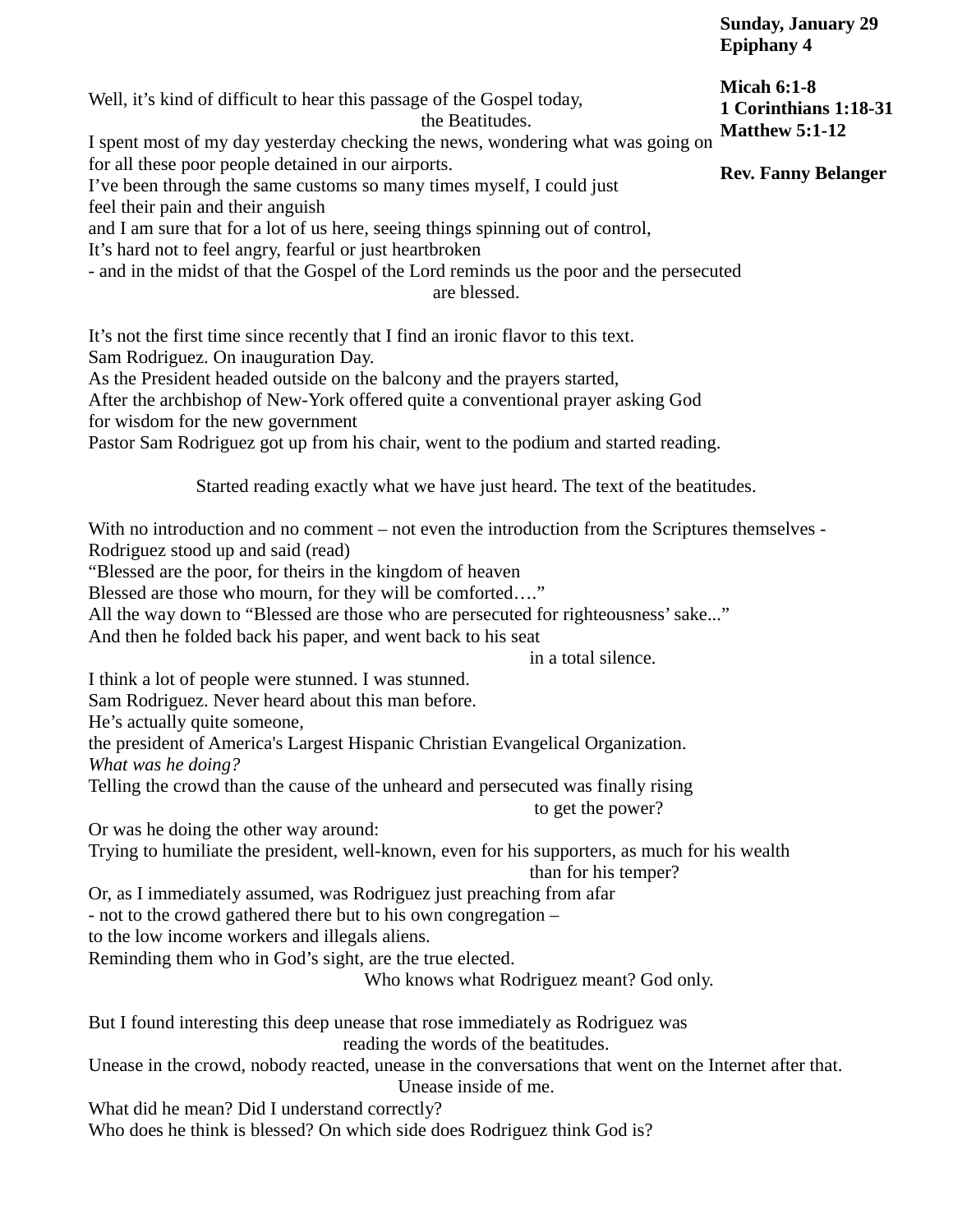This feeling of discomfort I guess was very close of the feeling of discomfort that must have seized the crowd the first time

Jesus spoke to them these very words.

(It's indeed easy for us to forget how

Jesus's messages were provoking because of course

we got used to them.)

But we have heard a lot these past days about *prosperity Gospel* and the thing is we have a tendency to forget that *prosperity Gospel*

wasn't invented in America.

*Prosperity Gospel* is actually older

than the Gospel itself.

When you read it with a certain angle -

there was also a "Prosperity Hebrew Bible" that pretended that God rewarded

with wealth and health those who pleased him,

and those who displeased he cursed with plagues.

- And we know that all weren't admitted in the Temple. Banned, if you will.

The sickness of the sick and the disability of the disable were the proofs they were cursed.

Not worthy of God.

(Think the blind man in John 9).

*If something bad happens to you, then you or your parents must have done something wrong.* Interestingly, this belief was not only the belief of the wealthy and the healthy But the poor and the lame believed it too.

And so not only did they have to cope with their disease

and the scorn of society but they also had to cope with the curse of God and the shame they had of themselves.

And then Jesus comes in as a new Moses and he stands on the mountain and he tells them They are blessed.

It's little to say like Paul that Christ destroys the wisdom of the wise and all that we have always assumed.

I think all the crowd went silent on that day and they were like:

Who is this man?

Who is he talking to? Is this a joke?

Is he making fun of us?

Are we the lucky ones, really? Should we have hope because against all odds, that God is with us?

Well, *God is with us* – it's the whole theme of Matthew's Gospel

and what actually *blessing* means

When we bless at the end of the service what do we except ask that God be with us this day and remain with us

always?

Being blessed does not mean to be lucky, to get what you want, to have it easy.

It means that God is on your side.

God is with the poor and the unfortunate.

God is with those who look like they don't look like

God is with them. Supports them, encourages them.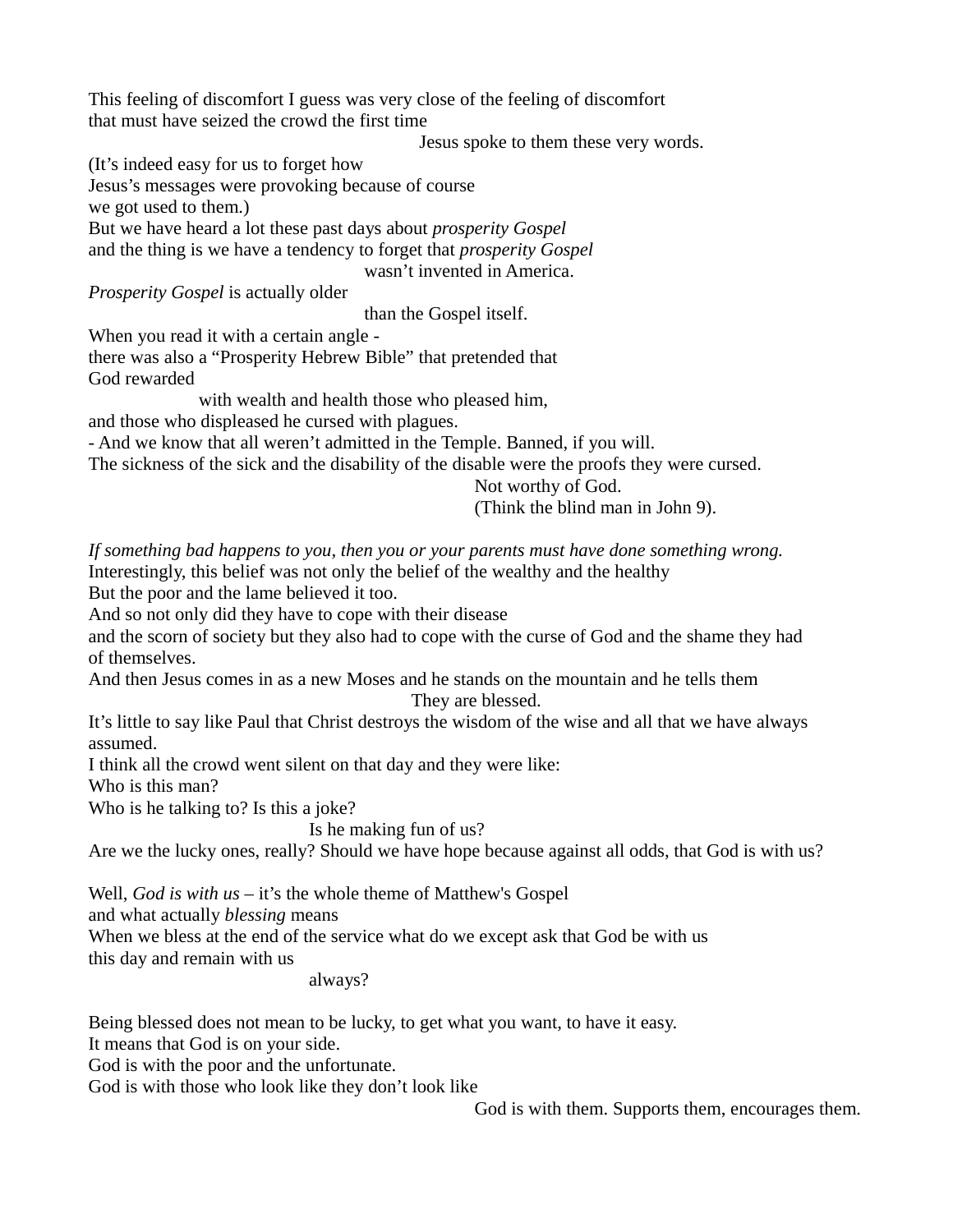God is with them: There is a technical term for that - Liberation theology says that God has a *preferential option for the poor*.

Liberation theology is a movement in theology that pretends that the Gospel is not so much about religion than about changing the world in bringing social justice exactly as Micah plans it in our Scriptures today: God does not require sacrifice or rite (*religion per se*) but *The Lord requires of you to do justice,* 

*to love kindness,* 

*and to walk humbly with your God.*

Liberation theology – a movement that interestingly was born in South America pretends that if God was here with us on earth God would be

standing with the rejected in our societies.

and guess what,

actually God was made man and stood on the mountain surrounded by the poor and told them he was at home with them.

And so if you look for God, you have to look at the poor because this is where you'll find God.

God loves us all for sure, but Jesus says: only the poor are blessed

he does not say the poor and the wealthy.

God loves us all for sure, but Jesus says: only the pure are blessed

he does not say the pure and the impure.

God loves us all for sure, but Jesus says: only the peacemakers are blessed

he does not say the haters of peace.

And so yes – this can make us feel uncomfortable to hear that because

there is judgment in these words too.

We hear Jesus speaking these words and we wonder:

Who is he talking to?

And we don't always know to which category we belong.

The truth is most of us we are often a little bit of both,

meek with some and tough with others, pure in intentions impure in afterthoughts, looking to live in peace and then suddenly

bursting into a fight for no reason.

And so doubts rise in our hearts when we hear these sentences.

Maybe these days we feel some guiltiness for our privileges too.

But perhaps we don't have to figure where we belong,

perhaps

we are just called to go where we recognize these qualities

It's not so much about who we are or not than in which direction Jesus wants to go.

*The blessed* are our to go people

we want to serve these people, to serve with these people

because this is with them that God is.

Maybe you have experienced that if you have started serving.

It came to you as a surprise that you were given more than what you've been giving.

And you don't know what you've been given - well you've been blessed and you found joy (another translation for the word blessed)

because you found God in the poor.